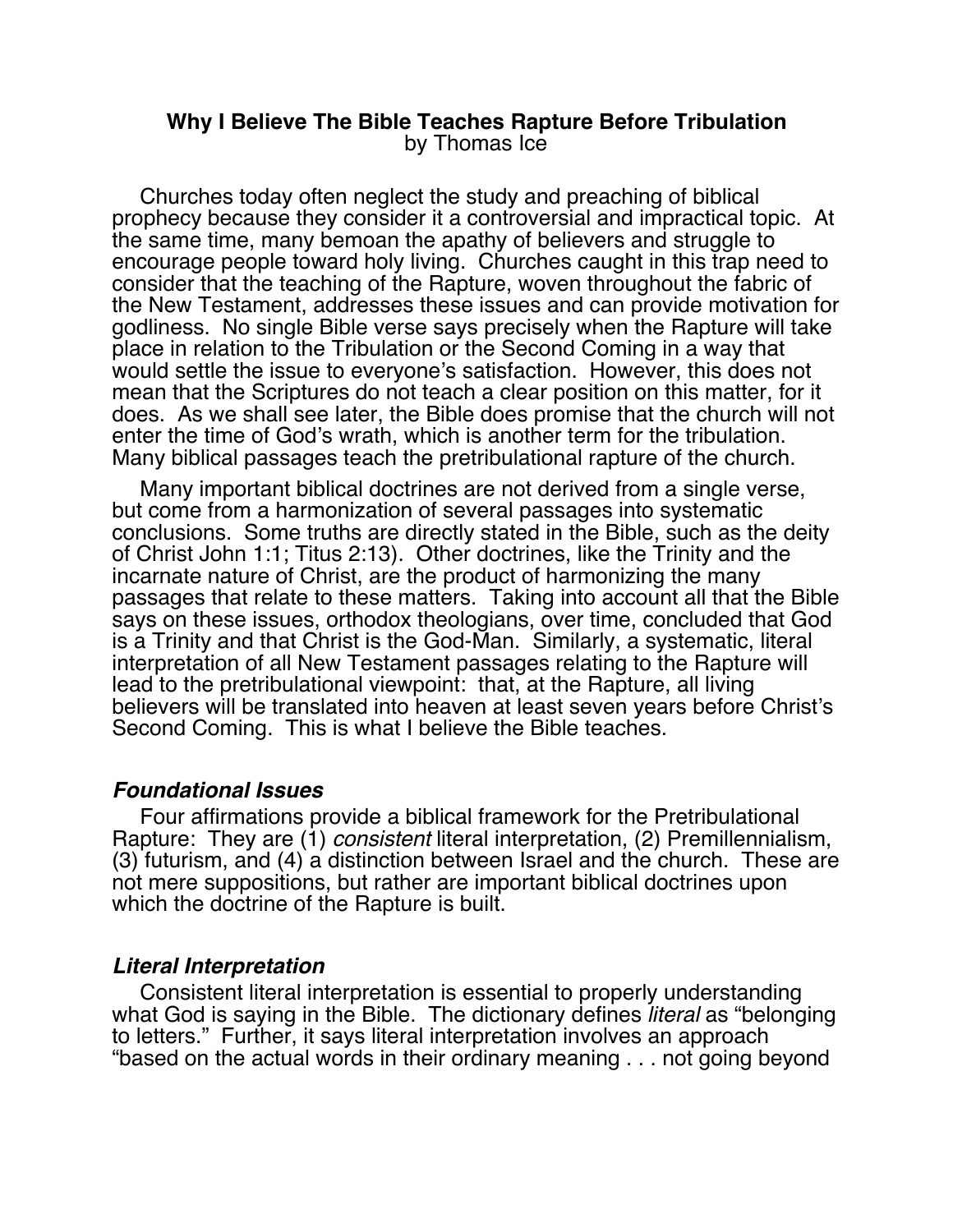the facts."1 "Literal interpretation of the Bible simply means to explain the original sense of the Bible according to the normal and customary usage of its language."<sup>2</sup> How is this done? It can only be accomplished through the grammatical (according to the rules of grammar), historical (consistent with the historical setting of the passage), contextual (in accord with its context) method of interpretation.

Literal interpretation recognizes that a word or phrase can be used either plainly (denotative) or figuratively (connotative). As in our own conversations today, the Bible may use plain speech, such as "Grandmother died yesterday" (denotative). Or the same thing may be said in a more colorful way, "Grandmother kicked the bucket yesterday" (connotative). An important point to be noted is that even though we may use a figure of speech to refer to Grandmother's death, we are using that figure to refer to an event that literally happened. Some interpreters are mistaken to think that just because a figure of speech may be used to describe an event (i.e., Jonah's experience in the belly of the great fish in Jonah 2), that the event was not literal and did not happen in history. Such is not the case. A "Golden Rule of Interpretation" has been developed to help us discern whether or not a figure of speech was intended by an author.

When the plain sense of Scripture makes common sense, seek no other sense; therefore, take every word at its primary, ordinary, usual, literal meaning unless the facts of the immediate context, studied in the light of related passages and axiomatic and fundamental truths, indicate clearly otherwise.<sup>3</sup>

The principle of consistent, literal interpretation of the entire Bible logically leads one to the pre-trib position. This means that the prophetic portions of the Bible are interpreted like any other subject matter in Scripture. The prophetic sections of the Bible use the same conventions of language found throughout the Bible.

#### **Premillennialism**

The next biblical principle foundational to Pretribulationism is Premillennialism. Premillennialism teaches that the Second Advent will occur before Christ's thousand-year reign upon earth from Jerusalem (Revelation 19:11—20:6). It is contrasted with the Postmillennial teaching that Christ will return after He has reigned spiritually from His throne in heaven for a long period of time during the current age, through the

<sup>1</sup> *Webster's New Twentieth Century Dictionary*, Unabridged, Second Edition, p. 1055. <sup>2</sup>

<sup>&</sup>lt;sup>2</sup> Paul Lee Tan, *The Interpretation of Prophecy* (Winona Lake, Ind.: Assurance Publishers, 1974), p. 29.

<sup>&</sup>lt;sup>3</sup> David L. Cooper, *The World's Greatest Library: Graphically Illustrated*, (Los Angeles: Biblical Research Society, 1970), p. 11.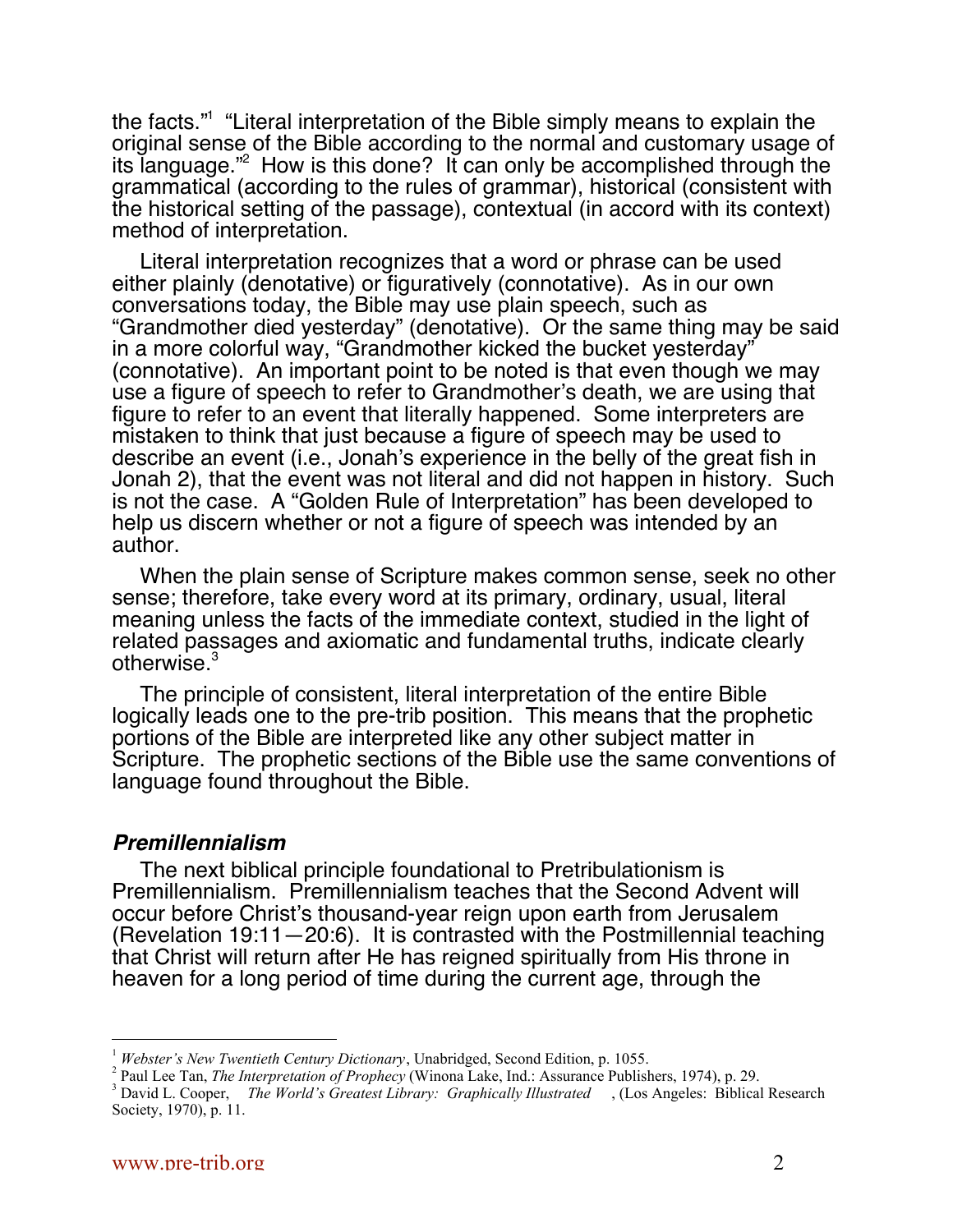Church, and the similar Amillennial view that also advocates a present, but pessimistic, spiritual reign of Christ.

Biblical Premillennialism is a necessary foundation for the PreTrib position since it is impossible for either the Postmillennial or Amillennial view of Scripture to support a PreTrib understanding of the Rapture.

### **Futurism**

The third contributing principle is Futurism. As if understanding the different millennial positions are not complicated enough, diversification is compounded when we consider the four possible views which relate to the timing of when an interpreter sees prophecy being fulfilled in history. The four views are simple in the sense that they reflect the only four possibilities in relation to time–past, present, future, and timeless. The Preterist (past) believes that most, if not all, prophecy has already been fulfilled, usually in relation to the destruction of Jerusalem in A.D. 70. The Historicist (present) sees much of the current Church Age as equal to the Tribulation Period. Thus, prophecy has been and will be fulfilled during the current Church Age. Futurists (future) believe that virtually all prophetic events will not occur in the current Church Age, but will happen in the future Tribulation, Second Coming, or Millennium. The *Idealist* (timeless) does not believe either that the Bible indicates the timing of events or that we can know before they happen. Therefore, idealists think that prophetic passages mainly teach great ideas or truths about God to be applied regardless of timing.

Pretribulationism can only be built upon the futurist understanding of prophetic events. Such a conclusion is the result of the application of a consistent literal interpretation of prophecy as future historical events that are yet to occur.

## **Distinction between Israel and the Church**

The final principle related to the pre-trib position is the biblical truth that God's single program for history includes two peoples, Israel and the Church. This view has been systematized into what is known as dispensationalism. While the basis of salvation (God's grace) is always the same for Jew and Gentile, God's prophetic program has two distinct aspects. Presently, God's plan for Israel is on hold until He completes His current purpose with the Church and Raptures His Bride to heaven. Only pretribulationism provides a purpose for the rapture. That purpose is to remove the Church via the Rapture so God can complete His unfinished business with Israel during the seven-year Tribulation period. Therefore, if one does not distinguish between passages which God intends for Israel from those intended for the church, then there results an improper confusion of the two programs.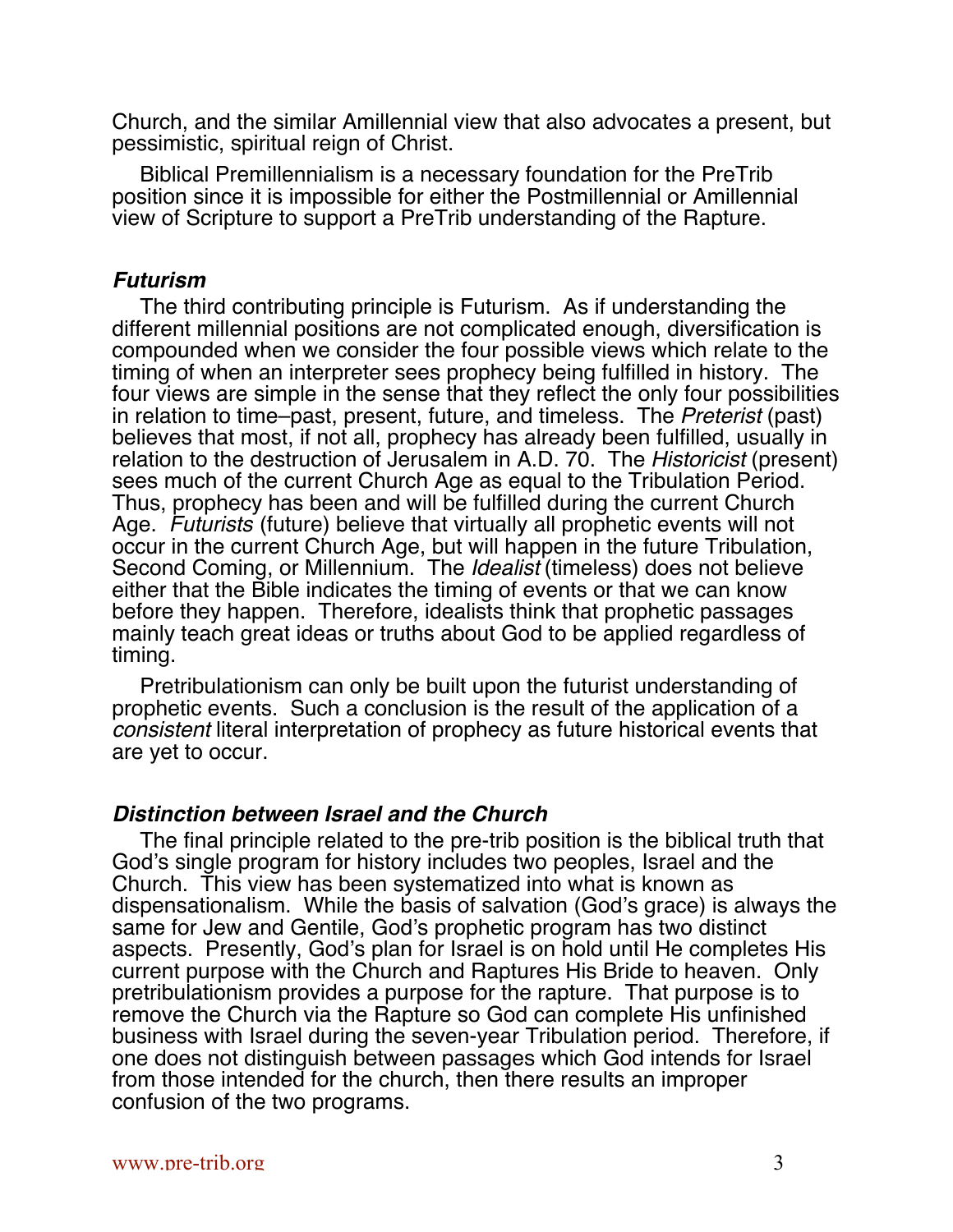It should not be surprising that God's single plan for history has a multidimensional aspect (Ephesians 3;10) that we know as Israel and the Church. If human novelists can weave multiple plots throughout their stories, then how much more can the Great Planner of the universe and history not do the same kind of thing?

Those commingling God's plan for Israel and the church destroy an important basis for the pre-trib rapture. The Bible clearly teaches that the church and Israel have in many ways different programs within the single plan of God even though both are saved on the same basis.

### **SPECIFIC PRETRIBULATIONAL ARGUMENTS**

The fact of the Rapture was first revealed by Christ to His disciples in John 14:1-3. It is most clearly presented in 1 Thessalonians 4:13-18 which encourages living Christians that, at the Rapture, they will be reunited with those who have died in Christ before them. In verse 17 the English phrase "caught up" (NASB) translates the Greek word harpazõ, which means "to seize upon with force" or "to snatch up." This is the Greek word from which the English word "harpoon" is derived. The Latin translators of the Bible used the word *rapere*, the root of the English term *rapture*. A debate swirls around when this takes place relative to the Tribulation. At the Rapture living believers will be "caught up" in the air, translated into the clouds, in a moment of time.

An interesting tie between the revelation of the rapture by our Lord in John 14:1-3 and Paul's expansion in 1 Thessalonians 4:13-18 has been observed by commentator J. B. Smith. Smith has observed a "thought for thought" parallel between the two passages:

Let us now compare two passages of Scripture which, by the words employed, clearly show that they refer to the same event. . . .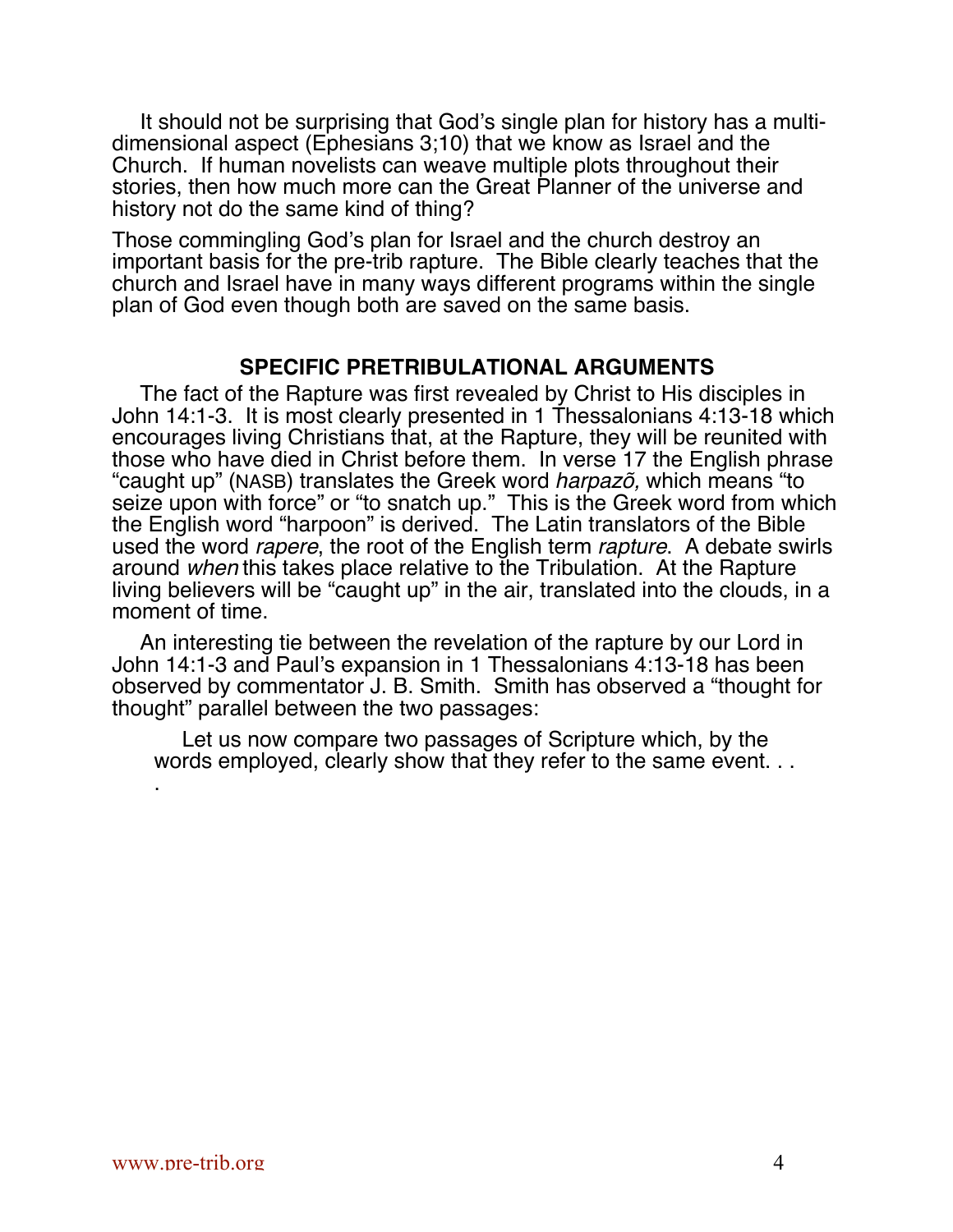| John 14:1-3   |         |
|---------------|---------|
| trouble       | verse 1 |
| believe       | verse 1 |
| God, me       | verse 1 |
| told you      | verse 2 |
| come again    | verse 3 |
| receive you   | verse 3 |
| to myself     | verse 3 |
| be where I am | verse 3 |
|               |         |

| 1 Thessalonians 4:13-18 |       |
|-------------------------|-------|
| sorrow                  | verse |
| 13                      |       |
| believe                 | verse |
| 14                      |       |
| Jesus, God              | verse |
| 14                      |       |
| say to you              | verse |
| 15                      |       |
| coming of the Lord      | verse |
| 15                      |       |
| caught up<br>17         | verse |
| to meet the Lord        | verse |
| 17                      |       |
| ever be with the Lord   | verse |
| 17                      |       |
|                         |       |

Observe:

The words or phrases are almost an exact parallel.

The follow one another in both passages in exactly the same order.

Only the righteous are dealt with in each case.

There is not a single irregularity in the progression of words from first to last.

Either column takes the believer from the troubles of earth to the glories of heaven.

It is but consistent to interpret each passage as dealing with the same event—the rapture of the church.<sup>4</sup>

Such a comparison bodes well for the pretribulational rapture of the church, as we shall see below.

Operating consistently upon the foundation of these four biblical foundations, we will survey six specific biblical arguments for Pretribulationism. These are not all the reasons for a PreTrib Rapture, but are simply a summary of some of the basic arguments.

## **Contrasts Between Comings**

The Rapture is characterized in the New Testament as a "translation or resurrection coming" (1 Cor. 15:51-52; 1 Thess. 4:15-17) in which the Lord comes for His church, taking her to His Father's house (John 14:3). On the other hand, Christ's Second Advent with His saints (the Church=Rev. 19)

 $\frac{1}{4}$ <sup>4</sup> J. B. Smith, *A Revelation of Jesus Christ* (Scottdale, Penn.: Herald Press, 1961), pp. 312-13.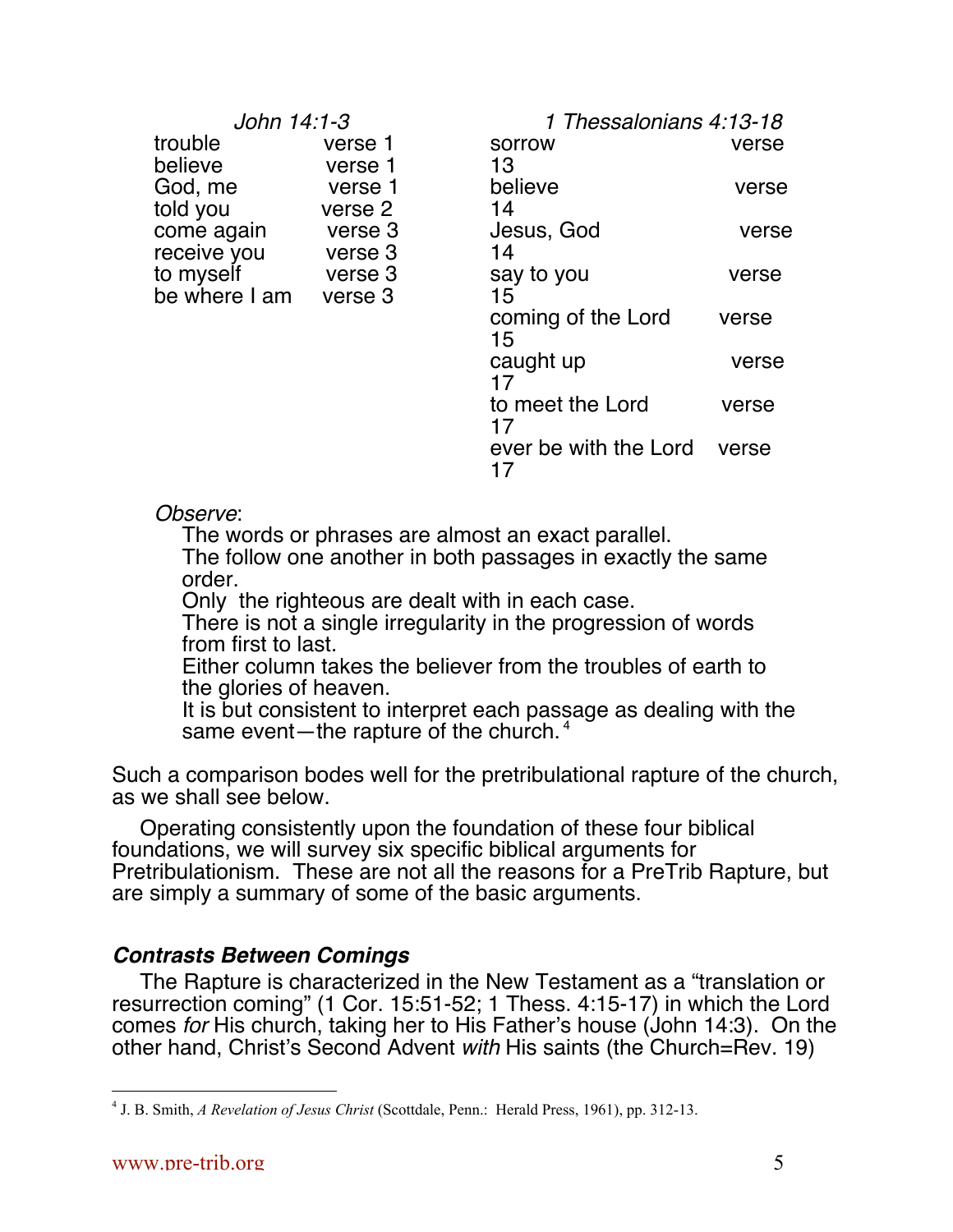descends from heaven and arrives on earth to stay and set up His Messianic Kingdom (Zech. 14:4-5; Matt. 24:27-31). The differences between these two events are harmonized naturally by the pre-trib position, while other views are not able to comfortably account for such differences.

Paul speaks of the Rapture as a "mystery" (1 Cor. 15:51-54), that is, a truth not revealed until it was disclosed by the apostles (Col. 1:26). Thus the Rapture is said to be a newly revealed mystery, making it a separate event. The Second Coming, on the other hand, was predicted in the Old Testament (Dan. 12:1-3; Zech. 12:10; 14:4).

The New Testament teaches about the Rapture of the church and yet also speaks of the Second Coming of Christ. These two events are different in a number of ways. Note the following contrasts between the translation at the Rapture and Christ's Second Coming to establish the kingdom.

#### **Rapture/Translation**

1 Translation of all believers

- 2 Translated saints go to heaven
- 3 Earth not judged
- 4 Imminent, any-moment, signless

5 Not in the Old Testament

6 Believers only

7 Before the day of wrath

- 8 No reference to Satan
- 9 Christ comes for His own
- 10 He comes in the *air*
- 11 He claims His bride
- 12 Only His own see Him
- 13 Tribulation begins

## **2nd Coming/ Estab. Kingdom**

1 No translation at all

2 Translated saints return to earth 3 Earth judged & righteousness established

4 Follows definite predicted signs including tribulation

- 5 Predicted often in Old Testament 6 Affects all men
- 7 Concluding the day of wrath
- 8 Satan bound
- 9 Christ comes with His own
- 10 He comes to the *earth*
- 11 He comes with His bride
- 12 Every eye shall see Him
- 13 Millennial Kingdom begins

Dr. John Walvoord concludes that these "contrasts should make it evident that the translation of the church is an event quite different in character and time from the return of the Lord to establish His kingdom, and confirms the conclusion that the translation takes place before the tribulation."<sup>5</sup>

Both events mention clouds symbolizing a heavenly role in both, but other differences demonstrate that these are two distinct events. At the Rapture, the Lord comes for His saints (1 Thes. 4:16); at the Second Coming the Lord comes with His saints (1 Thes. 3:13). At the Rapture, the Lord comes only for believers, but His return to the earth will impact all people. The Rapture is a translation/resurrection event; the Second

 $\frac{1}{5}$ <sup>5</sup> John F. Walvoord, *The Return of the Lord* (Grand Rapids: Zondervan, 1955), p. 88. The quotation and the first six contrasts in the comparison above are taken from pp. 87-88 of Walvoord's *The Return*.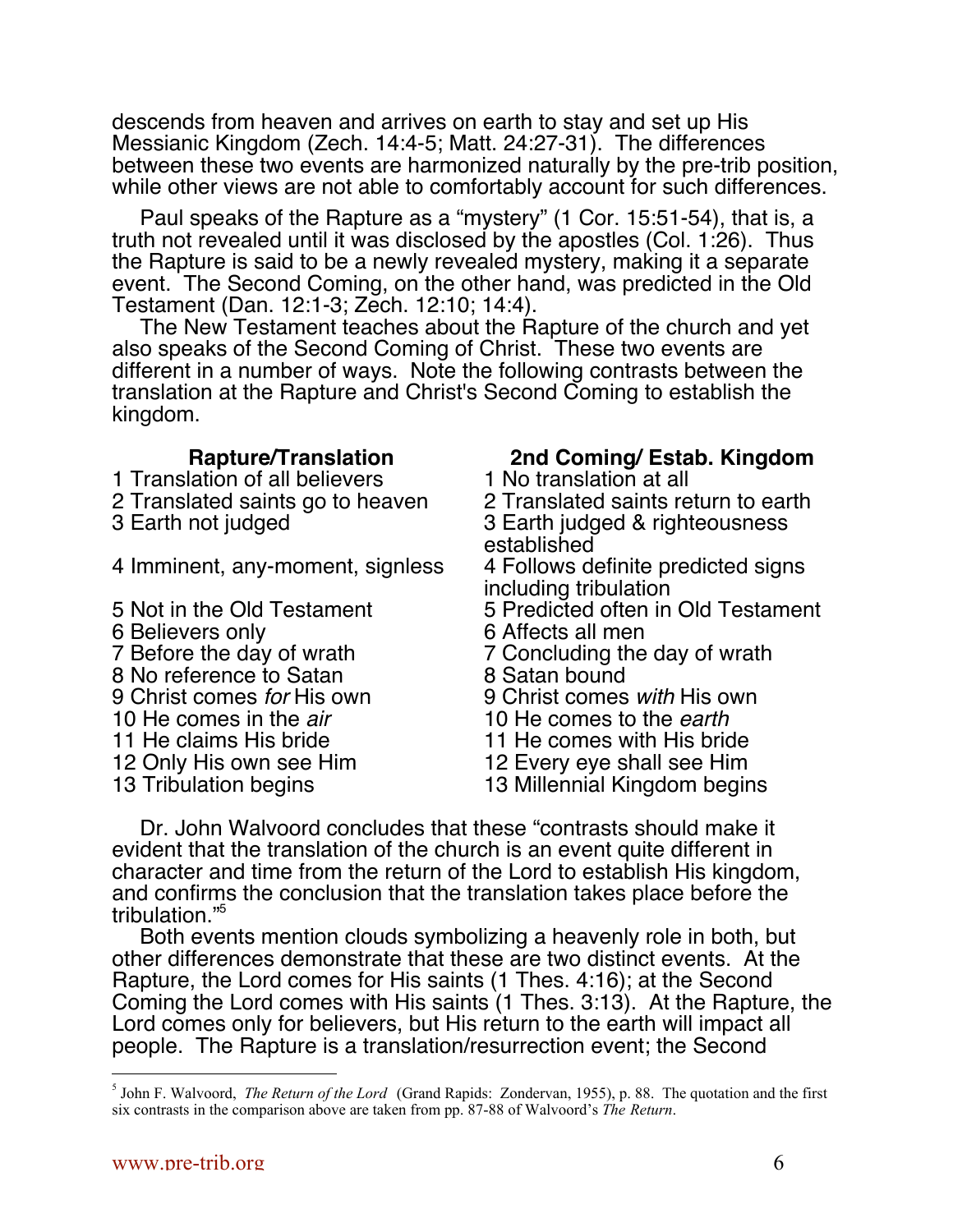Coming is not. At the Rapture, the Lord takes believers from earth to heaven "to the Father's house" (John 14:3); at the Second Coming believers return from heaven to the earth (Matt. 24:30).

The best harmonization of these two different events supports a pretribulational Rapture (which is signless and could happen at any moment), while the many events taking place during the Tribulation are best understood as signs leading up to the Second Coming.

### **A Time Interval Needed Between Comings**

An interval or gap of time is needed between the rapture and the second coming in order to facilitate many events predicted in the Bible in a timely manner. Numerous items in the New Testament can be harmonized by a pre-trib time gap of at least seven years, while other views, especially postribulationists, are forced to postulate scenarios that would not realistically allow for a normal passage of time. The following events are best temporally harmonized with an interval of time as put forth by pretribulationism.6

2 Corinthians 5:10 teaches that all believers of this age must appear before the judgment seat of Christ in heaven. This event, often known as the "Bema Judgment" from the Greek word *bema*, is an event never mentioned in the detailed accounts connected with the second coming of Christ to the earth. Since such an evaluation would require some passage of time, the pre-trib gap of seven years nicely accounts for such a requirement.

Since Revelation 19:7-10 pictures the church as a bride who has been made ready for marriage (illustrated as "fine linen," which represents "the righteous acts of the saints") to her groom (Christ); and the bride has already been clothed in preparation for her return at the second coming accompanying Christ to the earth (Rev. 19:11-18), it follows that the church would already have to be complete and in heaven (because of the pre-trib rapture) in order to have been prepared in the way that Revelation 19 describes. This requires an interval of time which pretribulationism handles well.

The 24 elders of Revelation 4:1–5:14 are best understood as representatives of the church. Dr. Charles Ryrie explains: In the New Testament, elders as the highest officials in the church do represent the whole church (cf. Acts 15:6; 20:28), and in the Old Testament, twenty-four elders were appointed by King David to represent the entire Levitical priesthood (I Chron. 24). When those twenty-four elders met together in the temple precincts in Jerusalem, the entire priestly house was represented. Thus it seems more likely that the elders

 $\frac{1}{6}$ <sup>6</sup> John F. Walvoord, *The Return of the Lord* (Grand Rapids: Zondervan, 1955), p. 88. The quotation and the first six contrasts in the comparison above are taken from pp. 87-88 of Walvoord's *The Return*. <sup>6</sup>

<sup>&</sup>lt;sup>6</sup>Many of the points in this section are taken from John F. Walvoord, *The Rapture Question: Revised and Enlarged Edition* (Grand Rapids: Zondervan, 1979), pp. 274-75.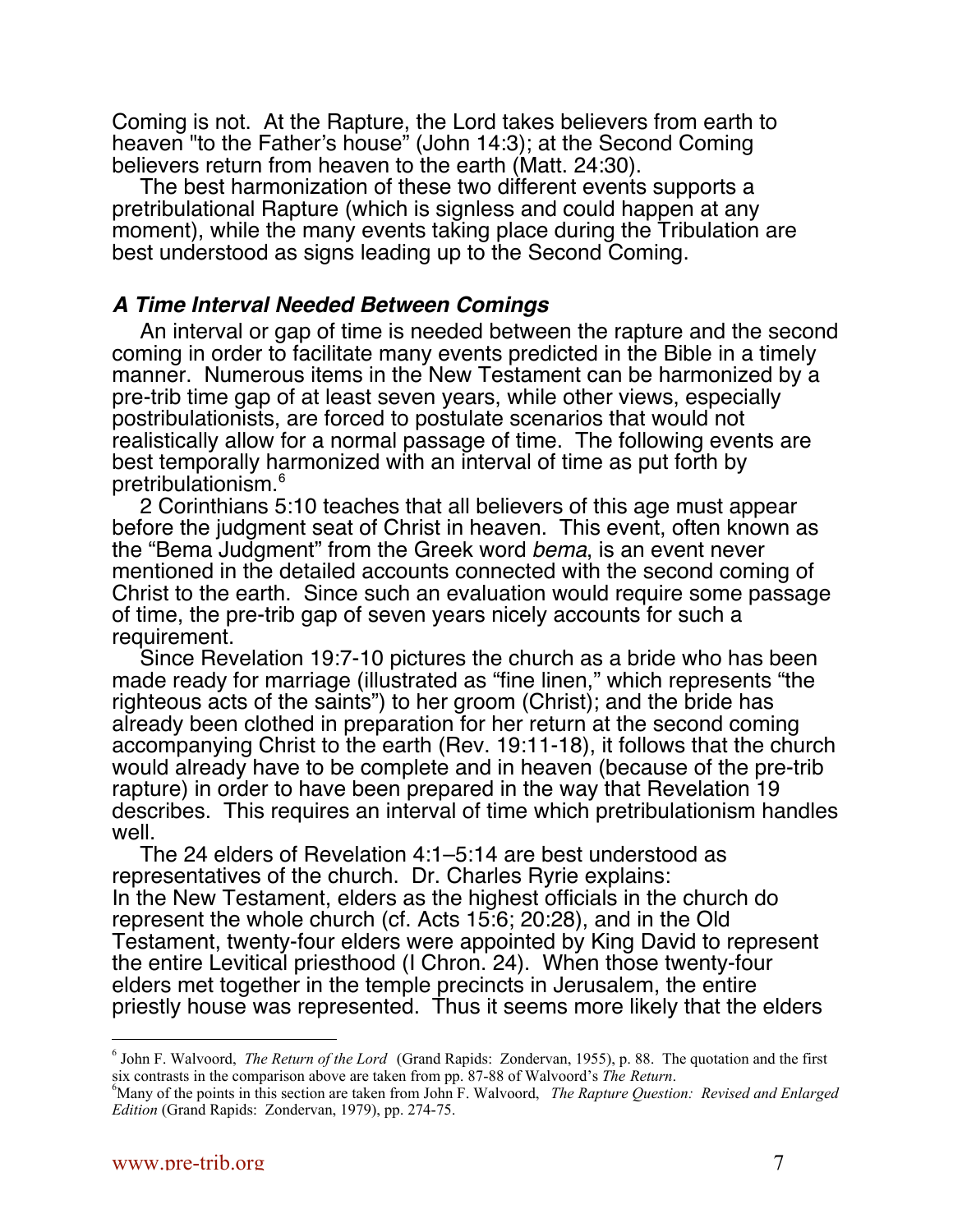represent redeemed human beings, . . . the church is included and is thus in heaven before the tribulation begins.

If they refer to the church, then this would necessitate the rapture and reward of the church before the tribulation and would require a chronological gap for them to perform their heavenly duties during the seven-year tribulation.

Believers who come to faith in Christ during the tribulation are not translated at Christ's second advent but carry on ordinary occupations such as farming and building houses, and they will bear children (Isa. 65:20-25). This would be impossible if all saints were translated at the second coming to the earth, as posttribulationists teach. Because pretribulationists have at least a seven-year interval between the removal of the church at the rapture and the return of Christ to the earth, this is not a problem because millions of people will be saved during the interval and thus be available to populate the millennium in their natural bodies in order to fulfill Scripture.

It would be impossible for the judgment of the Gentiles to take place after the second coming if the rapture and second coming are not separated by a gap of time. How would both saved and unsaved, still in their natural bodies, be separated in judgment, if all living believers are translated at the second coming. This would be impossible if the translation takes place at the second coming, but it is solved through a pretribulational gap.

Dr. John F. Walvoord points out that if "the translation took place in connection with the second coming to the earth, there would be no need of separating the sheep from the goats at a subsequent judgment, but the separation would have taken place in the very act of the translation of the believers before Christ actually sets up His throne on earth (Matt. 25:31)."<sup>8</sup> Once again, such a "problem" is solved by taking a pre-trib position with it's gap of at least seven years.

A time interval is needed so that God's program for the church, a time when Jew and Gentile are united in one body (cf. Eph. 2–3), will not become commingled in any way with His unfinished and future plan for Israel during the tribulation. Dr. Renald Showers notes that "[A]ll other views of the Rapture have the church going through at least part of the 70th week, meaning that all other views mix God's 70-weeks program for Israel and Jerusalem together with His program for the church. A gap is needed in order for these two aspects of God's program to be harmonized in a nonconflicting manner."9

The pretribulational rapture of the church fulfills a biblical need to not only see a distinction between the translation of Church Age saints at the rapture, before the second coming, but it also handles without difficulty the necessity of a time-gap which harmonizes a number of future biblical

 $\frac{1}{7}$ Charles C. Ryrie, *Revelation* (Chicago: Moody Press, 1968), pp. 35-36.

Walvoord, *The Rapture Question,* p. 274. <sup>9</sup>

Renald Showers, *Maranatha Our Lord, Come! A Definitive Study of the Rapture of the Church* (Bellmawr, N.J.: The Friends of Israel Gospel Ministry, Inc., 1995), p. 243.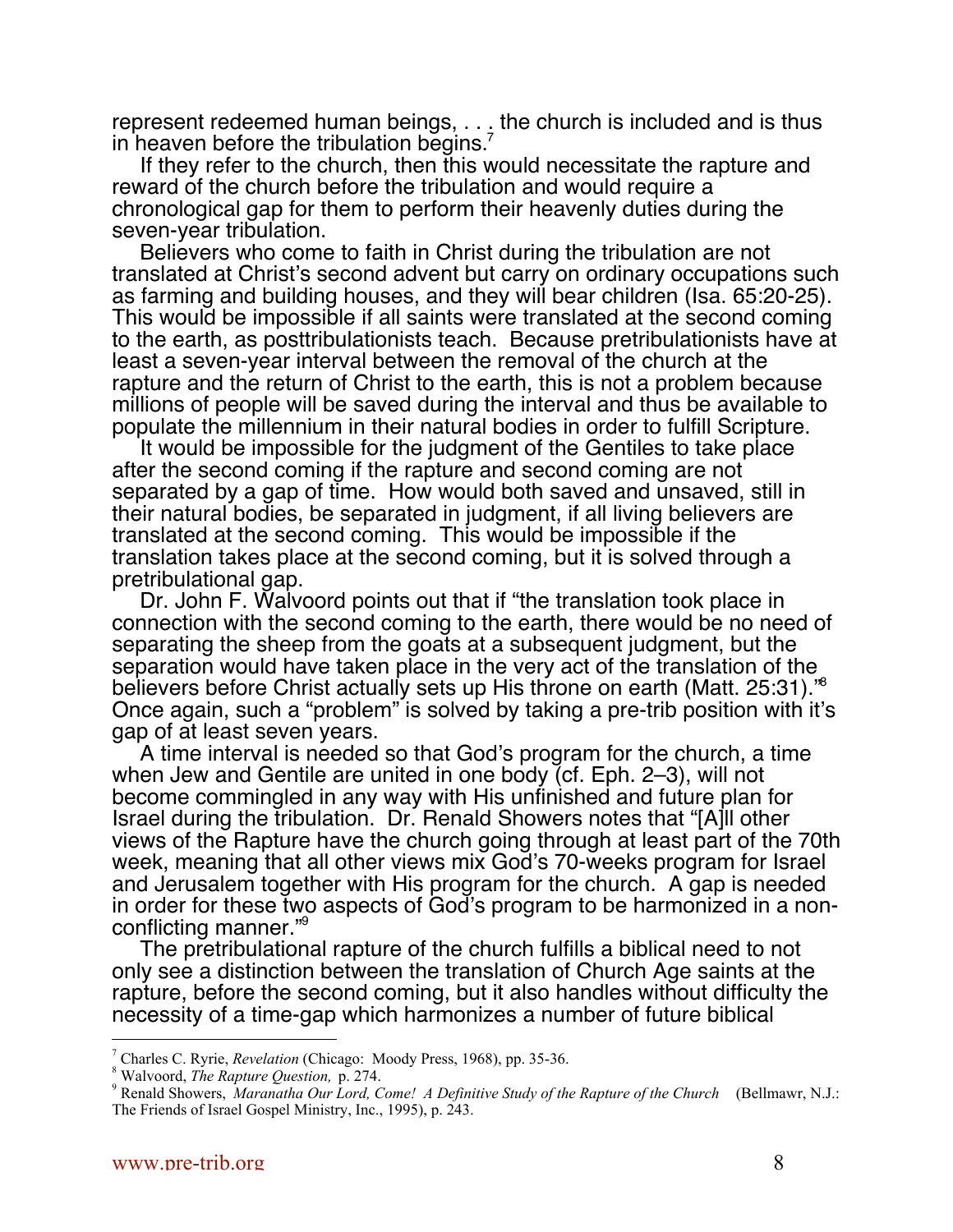events. This requirement of a seven-year gap of time adds another plank to the likelihood that pretribulationism best reflects the biblical viewpoint.

### **The Imminent Coming of Christ**

The New Testament speaks of our Lord's return as imminent, meaning that it could happen at any moment. Other events may occur before an imminent event, but nothing else must take place before it happens. Imminency passages instruct believer to *look, watch*, and wait for His coming (1 Cor. 1:7; Phil. 3:20; 1 Thes. 1:10; Titus 2:13; Heb. 9:28; 1 Peter 1:13; Jude 21). If either the appearance of the Antichrist, the Abomination of Desolation, or the unfolding of the Tribulation must occur before the Rapture, then a command to watch for Christ's coming would not be relevant. Only pretribulationism teaches a truly imminent Rapture since it is the only view not requiring anything to happen before the Rapture. As required by the above mentioned passages, the New Testament indicates that the believer's hope is to look, watch, and wait for a person and that is Jesus. Only pretribulationism enables a believer to look for Christ and yet at the same time give full meaning to Second Coming passages and the signs that lead up to our Lord's return to the earth. Imminency is a strong argument for the pre-trib Rapture and provides the believer with a true "blessed hope."

#### **The Nature of the Tribulation**

The Bible teaches that the Tribulation (i.e., the seven-year, 70th week of Daniel) is a time of preparation for Israel's restoration and regeneration (Deut. 4:29-30; Jer. 30:4-11; Ezek. 20:22-44; 22:13-22). Revelation 3:10 notes that the Tribulation will not be for the church but for "those who dwell upon the earth" (Rev. 3:10; 6:10; 8:13; 11:10 [twice]; 13:8, 12, 14 [twice]; 17:2, 8), as a time upon them for their rejection of Christ is His salvation. While the church will experience tribulation in general during this present age (John 16:33), she is never mentioned as participating in Israel's time of trouble, which includes the Great Tribulation, the Day of the Lord, and the Wrath of God. Pretribulationalism gives the best answer to the biblical explanation of the fact that the church is never mentioned in passages that speak about tribulational events, while Israel is mentioned consistently throughout these passages.

## **The Nature of the Church**

Only pretribulationalism is able to give full biblical import to the New Testament teaching that the church differs significantly from Israel. The church is said to be a mystery (Eph. 3:1-13) by which Jews and Gentiles are now united into one body in Christ (Eph. 2:11-22). This explains why the church's translation to heaven is never mentioned in any Old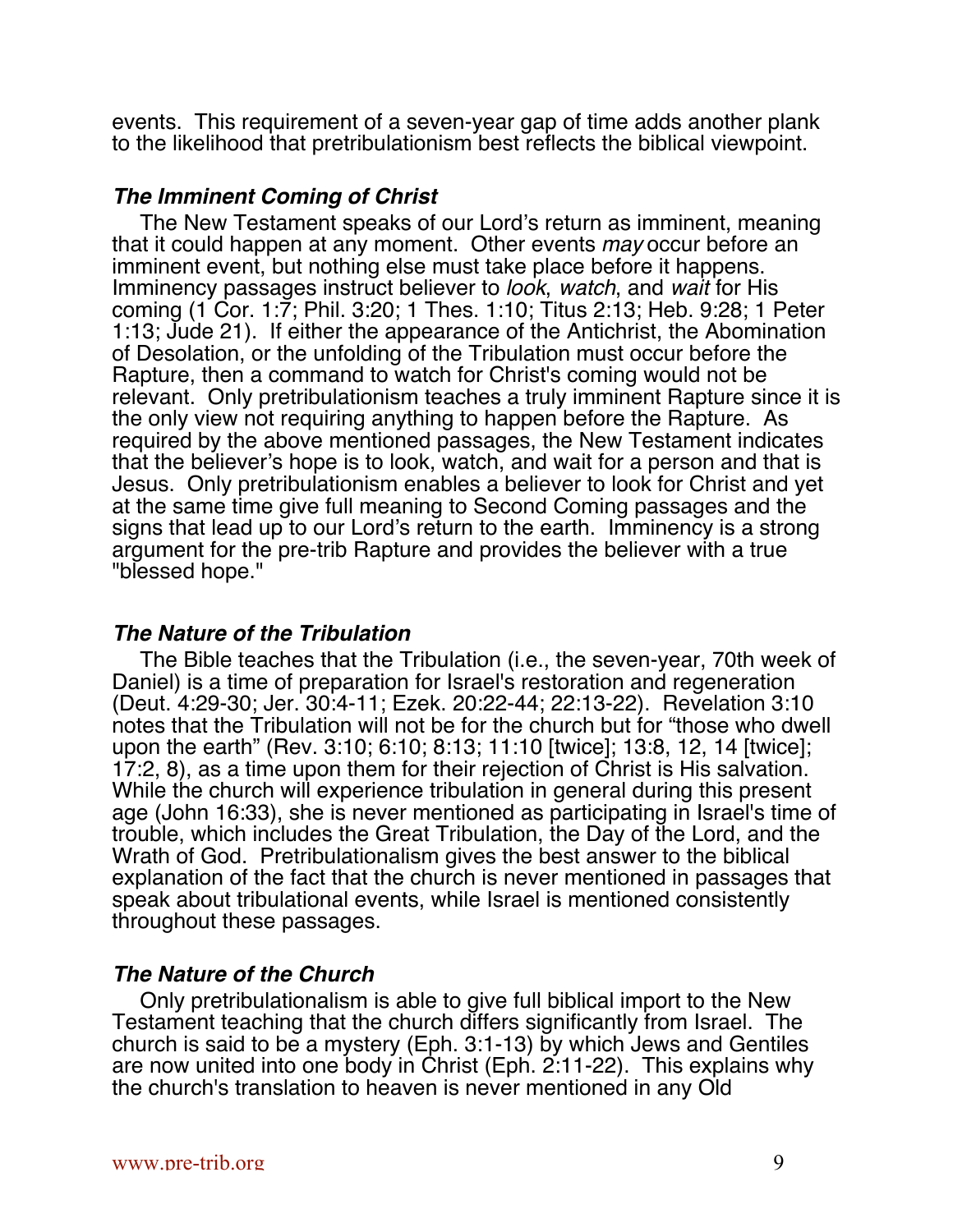Testament passage that deals with the Second Coming after the Tribulation, and why the church is promised deliverance from the time of God's wrath during the Tribulation (1 Thes. 1:9-10; 5:9; Rev. 3:10). The church alone has the promise that all believers will be taken to the Father's house in heaven John 14:1-3) at the translation, and not to the earth as other views would demand.

### **The Work of the Holy Spirit**

Second Thessalonians 2:1-12 discusses a man of lawlessness being held back until a later time. Interpreting the restrainer of evil (2:6) as the indwelling ministry of the Holy Spirit at work through the body of Christ during the current age, supports the pretribulational interpretation. Since "the lawless one" (the beast or anti-Christ) cannot be revealed until the Restrainer (the Holy Spirit) is taken away (2:7-8), the Tribulation cannot occur until the church is removed.

# **PRACTICAL IMPLICATIONS**

Like all aspects of biblical doctrine, teaching on the Rapture has a practical dimension. Dr. Renald Showers has summarized some of the practical implications of the pre-trib Rapture.

The fact that the glorified, holy Son of God could step through the door of heaven at any moment is intended by God to be the most pressing, incessant motivation for holy living and aggressive ministry (including missions, evangelism and Bible teaching) and the greatest cure for lethargy and apathy. It should make a major difference in every Christian's values, actions, priorities and goals.10

As John writes, "Everyone who has this hope fixed on Him purifies himself, just as He is pure" (1 John 3:3). Our Rapture hope is said to urge a watchfulness for Christ Himself (1 Cor. 15:58); to encourage faithfulness in church leaders (2 Tim. 4:1-5); to encourage patient waiting (1 Thes. 1:10); to result in expectation and looking (Phil. 3:20; Titus 2:13; Heb. 9:28); to promote godly moderation (Phil. 4:5); to excite "heavenlymindedness" (Col. 3:1-4); to bring forth successful labor (1 Thes.  $2:19-20$ ; to experience comfort  $(1)$  Thes.  $4:18$ ; to urge steadfastness (2) Thes. 2:1-2; 1 Tim. 6:14; 1 Peter 5:4); to infuse diligence and activity (2 Tim. 4:1-8); to promote mortification of the flesh (Col. 3:4-5; Titus 2:12-13); to require soberness (1 Thes. 5:6; 1 Peter 1:13); to contribute to an abiding with Christ (1 John 2:28; 3:2); to support patience under trial James 5:7-8); and to enforce obedience (2 Tim. 4:1).

<sup>&</sup>lt;sup>10</sup> Showers, *Maranatha*, pp. 255-56.